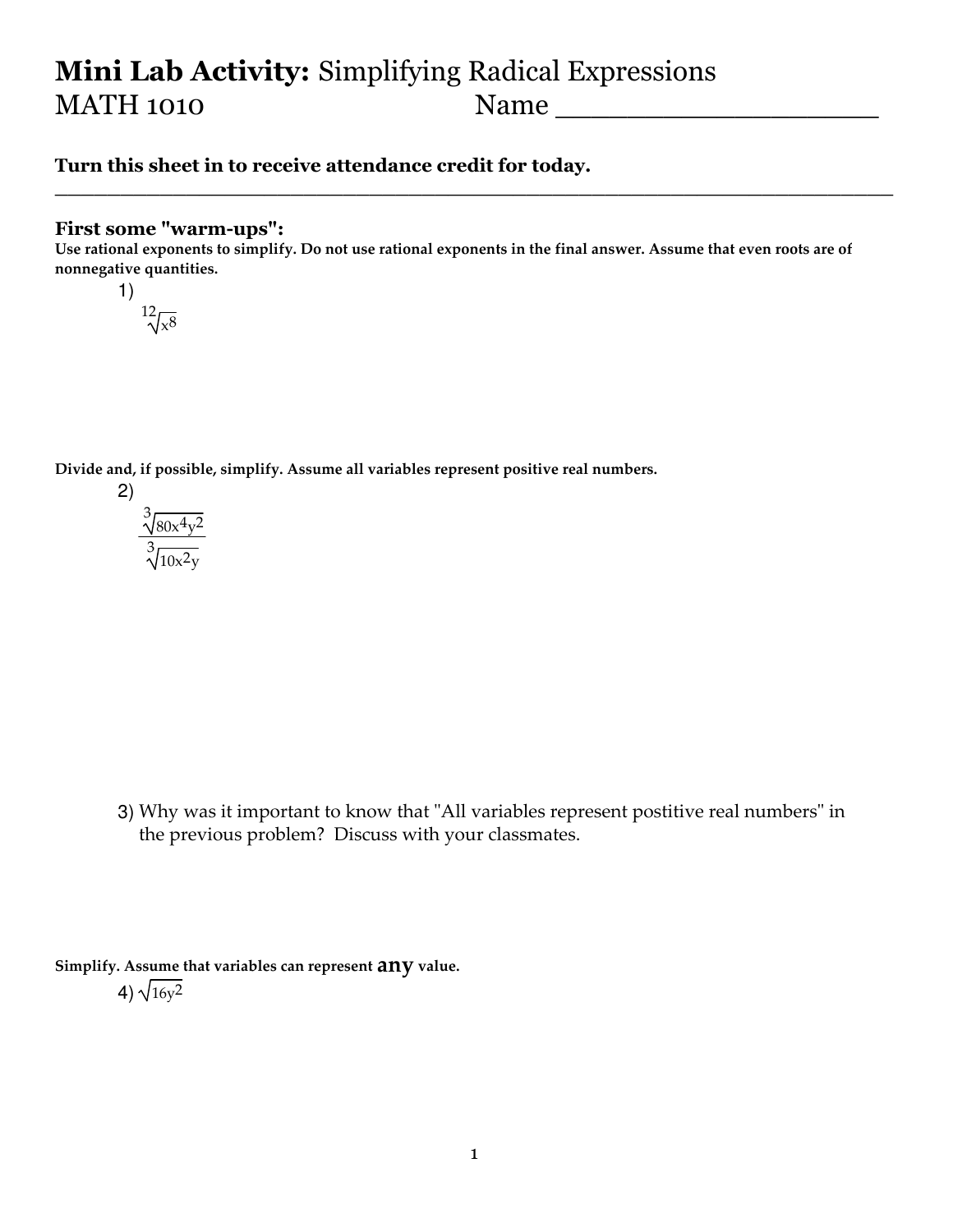#### Adding and Subtracting Rational Expressions

We can add and subtract "like" radicals - radicals of the same type. So just as  $5x + 7x = 12x$ ,  $5\sqrt{6} + 7\sqrt{6} = 12\sqrt{6}$ .

Add or subtract. Simplify by combining like radical terms, if possible. Assume all variables and radicands represent nonnegative numbers.

$$
5) -8\sqrt{5} - 2\sqrt{5}
$$

6)  $15\sqrt[3]{3} + 11\sqrt[3]{3}$ 

7)  $9\sqrt{5} - 4\sqrt{10}$ 

For some problems, you'll first have to simplify each of the terms, then look for like radical terms to combine. Add or subtract. Simplify by combining like radical terms, if possible. Assume all variables and radicands represent nonnegative numbers.

8) 
$$
\sqrt{6a} - 4\sqrt{54a} - 4\sqrt{216a}
$$

**9**) 13  $\sqrt[3]{2}$  – 3  $\sqrt[3]{54}$ 

10)  

$$
\int_{5}^{9} \sqrt{x^{10}y} - 4x \sqrt{xy}
$$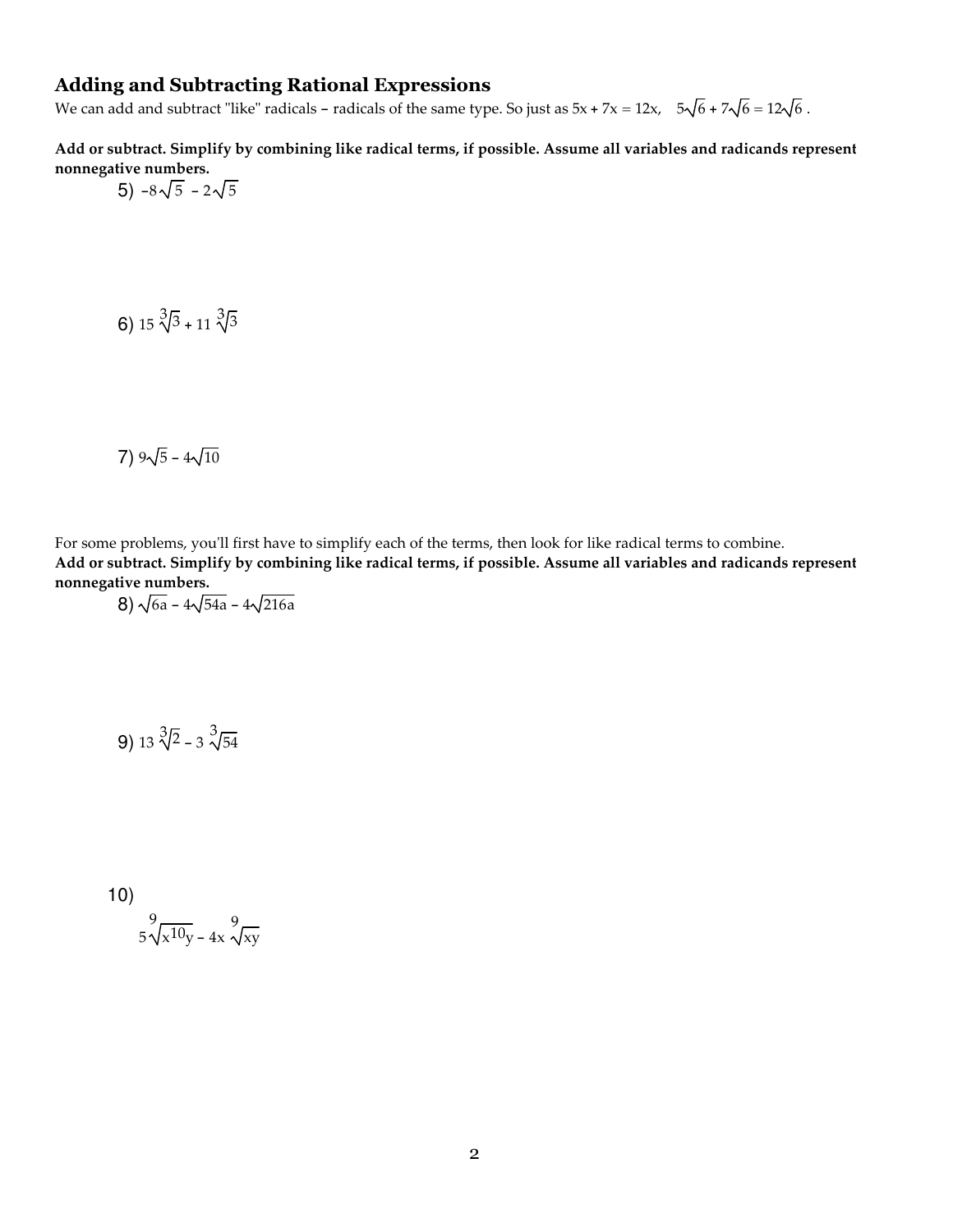Simplify. Try working with each term independently, then writing your final result as a single rational expression.

11) 
$$
2\sqrt{\frac{32}{36} + 2\frac{\sqrt{27}}{\sqrt{108}}}
$$

Simplify. Assume all variables represent positive numbers.

12) 
$$
\sqrt{\frac{80}{y^4}} + \sqrt{\frac{81}{y^{10}}}
$$